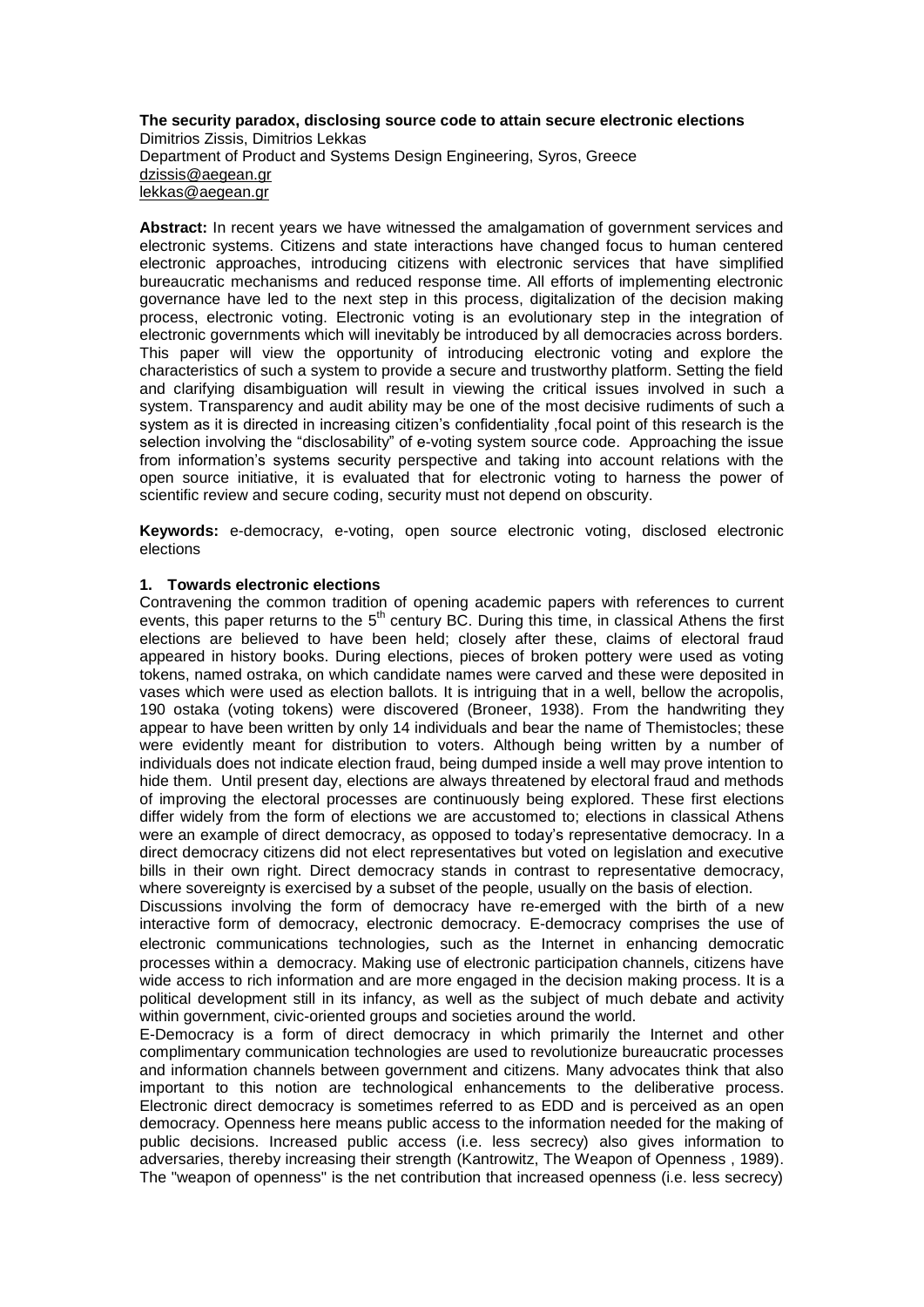makes to the survival of a society. Bohr believed that the gain in strength from openness in a democracy exceeded the gains of its adversaries, and thus openness was a weapon. (Kantrowitz, 1992). Athenian philosopher Plato (Greek: Πλάτων) believed that an uninformed and disengaged public was the greatest threat to democracy. Plato's critique on democracy still poses the question whether citizens of today's democracies are interested and informed enough to participate meaningfully in the democratic process. It is an undeniable necessity of a strong democracy to rest on the shoulders of informed and engaged citizens. It is a reality that many scholars today may not favor Plato's utopian form of government, but it is an undeniable fact that his ideas have deeply influenced the society we live in. James Madison was the forth president and one of the founding fathers of the United States, he is considered by many as the father of the constitution, he was the principal author, wrote:

"A popular government without popular information, or the means of acquiring it, is but a prologue to a farce or a tragedy, or perhaps both. Knowledge will forever govern ignorance, and a people who mean to be their own governors must arm themselves with the power which knowledge gives." (Madison, 1822)

Electronic democracy and electronic participation channels are envisioned as the tool necessary to provide the public with the spectrum of information necessary to evidently strengthen the system of governance.

## **2. Electronic Voting**

It is apparent that the terms electronic democracy and electronic voting are interoperably linked. Electronic voting is a vital and indispensable aspect of electronic democracy. Combining technical complexity and the political processes leading to the development of an E-Democracy application framework. Electronic voting provides the need for citizens to express their timely opinion on civil affairs such as legislation, representatives (if any) and others. Currently a universally acceptable definition for e-voting is lacking. The term is being unambiguously used for a variety of applications ranging from vote casting over electronic networks to electronic voter registration.

In general, two main types of e-voting can be identified (Buchsbaum, 2004):

- e-voting supervised by the physical presence of representatives of governmental or independent electoral authorities, like electronic voting machines at polling stations or municipal offices, or at diplomatic or consular missions abroad;
- e-voting within the voter's sole influence, not physically supervised by representatives of governmental authorities, like voting from one's own or another person's computer via the internet (i-voting), by touch-tone telephones, by mobile phones (including SMS), or via Digital TV, or at public open-air kiosks - which themselves are more venues and frames for different machines, like, e.g., PCs or push-button voting machines, with or without smart card readers.

Electronic voting is envisioned as having the capacity of introducing a number of benefits and advantages to the electoral process; these include (Council of Europe-Commitee of Ministers, 2004):

- facilitating the participation in elections and referendums of all those who are entitled to vote, and particularly of citizens residing or staying abroad;
- widening access to the voting process for voters with disabilities or those having other difficulties in being physically present at a polling station and using the devices available there;
- increasing voter turnout by providing additional voting channels;
- bringing voting in line with new developments in society and the increasing use of new technologies as a medium for communication and civic engagement in pursuit of democracy;
- reducing, over time, the overall cost to the electoral authorities conducting an election or referendum; economies of scale
- delivering voting results efficiently, effectively and more reliably
- providing the electorate with a better service, by offering a variety of voting channels;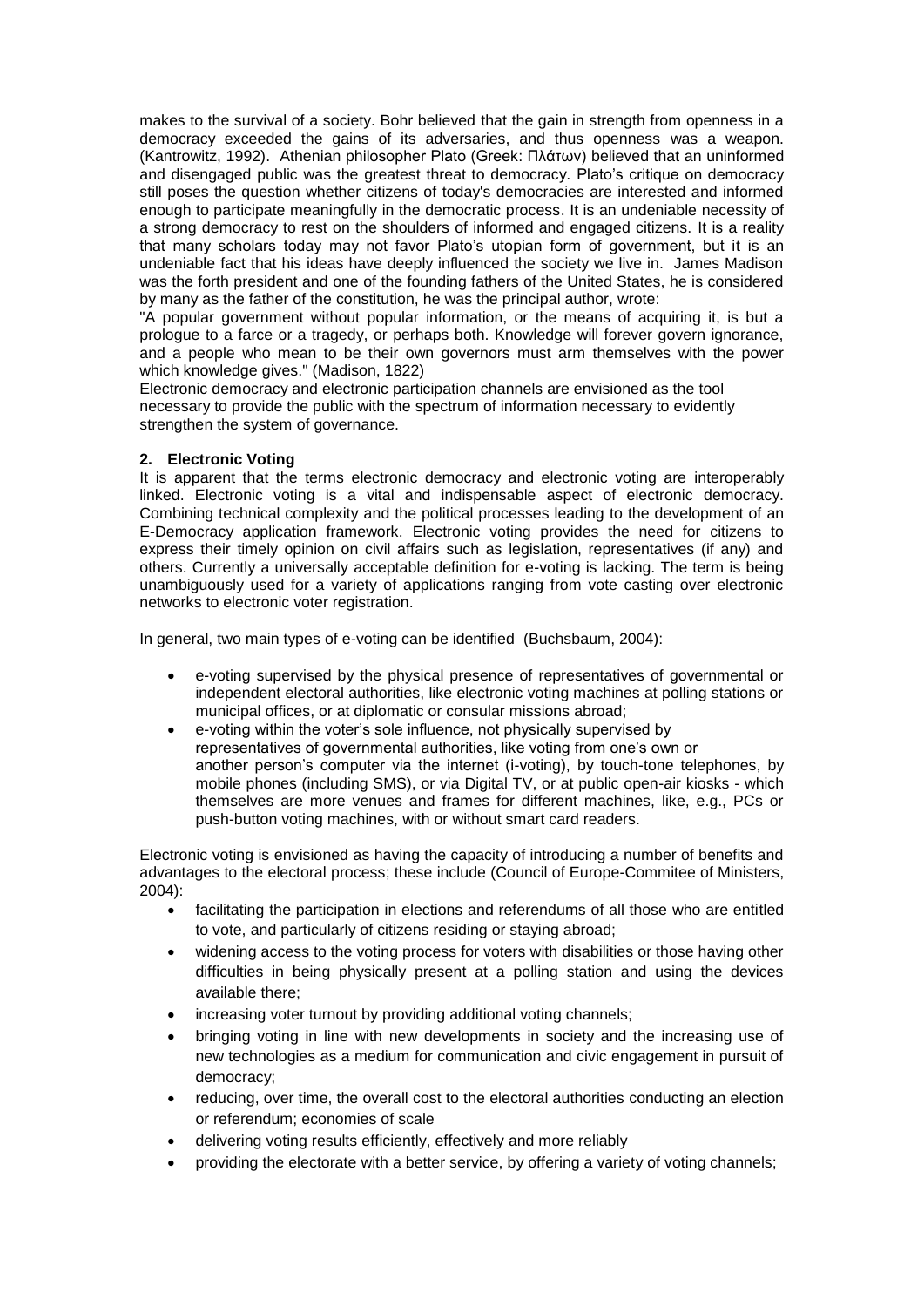The issue of security in the context of the electoral process is referred to as one of the most important constraints in the implementation of electronic voting. The Caltech-MIT Voting Technology Project states: "Security is as important as reliability in guaranteeing the integrity of the voting process and public confidence in the system. People do not use things in which they have no confidence. Losing confidence in elections means losing confidence in our system of government." (MIT, 2001)

Electronic voting security includes a wide spectrum of fields, procedures, issues and actors which are relative to the technological approach taken. It effectively relates to the procedures and standards that are put into place to overcome technological security shortcomings (Mohen, 2001) (Williams, 2004) (Xenakis, 2004). Crucial to the success of such a system is the decisions made on system characteristics and elements. Beforehand selections must guide design though the implementation of the identified technologies. Evolution in the fields of cryptography and information systems security have made technological solutions available for many recognized issues of electronic voting, making it possible to counteract eminent threats and attacks on such a system. It is central to stress the importance of the transparent implementation of selected technological solutions. Currently, voting system software is one of the most opaque aspects of electronic voting, as it is large, complex and generally unavailable for inspection (Hall, 2006). Government and states purchase voting software and equipment from commercial vendors, which retain source code and system design. Transparency and audit ability may be one of the most decisive rudiments of such a system, as it is directed at increasing citizen's confidentiality, the focal point being the selection involving the "disclosability" of e-voting system source code. System disclosability refers to the system software, hardware, microcode, and any custom circuitry being open for random inspections (including examination of the documentation by appropriate evaluators), despite demands for secrecy from the system vendors (Neumann, 1993). Electoral transparency is defined as having four primary aspects: access, public oversight, comprehension and accountability (Hall, 2006).

In this paper we explore the disclosability issue of electronic voting and support the initiative that electronic voting source code should be open and available to all members of the public. Additionally we support the notion that a hybrid open source design approach should be followed during the design, implementation, testing and monitoring of electronic voting systems.

# **3. Security Principles and Cryptography**

To anyone unfamiliar with information systems security, it appears paradoxical that open, fully disclosed source code, evidently increases overall system security, so the most obvious way in securing a system would be by keeping it secret.

There are at least three levels of openness, each with its own benefits, drawbacks, and peripheral issues:

- .<br>1. Public disclosure of algorithms and protocols
- 2. Public disclosure of source code
- 3. Public or open contribution of source.

Every one of these levels of openness has its own implications for security. Each also has associated costs that are often overlooked in discussions that focus only on benefits. The down side of any open process, for the development and review of security systems, is that open review might reveal security flaws and render users of flawed mechanisms, subject to attack. This argument is usually derided in the security community as "security through obscurity."

It is a widely accepted principle in software security to never assume your secrets are safe. Kerckhoffs principle, which dates back to the 19th century, states that systems should be designed so that their security does not rely upon the secrecy of their design or implementation (Kerckhoffs, 1883) (Wagner, 2007). The reason is simple; if the leak of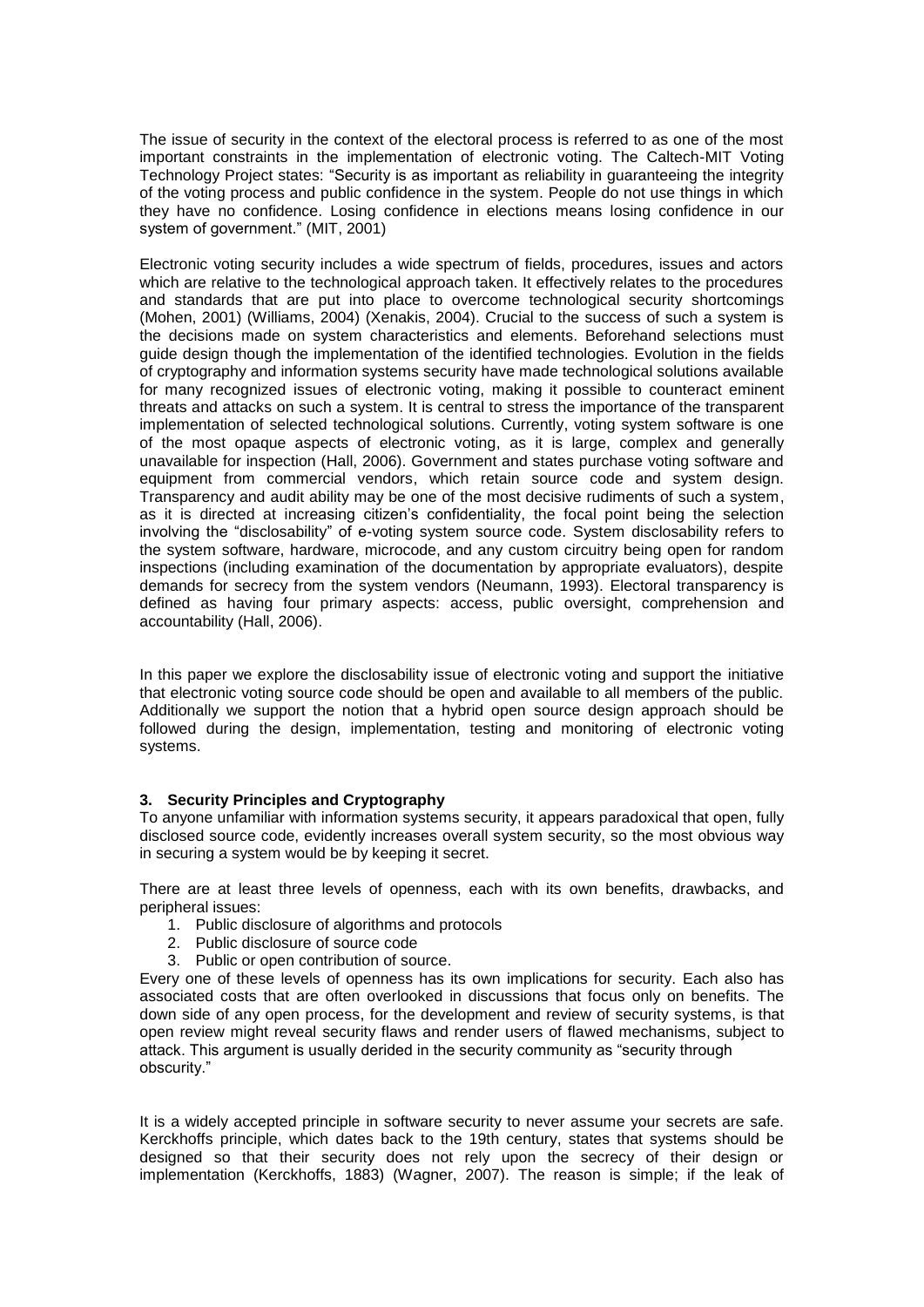information about how the system works can compromise its security, then the system is fragile. (Hall, 2006). Security through obscurity means that some sort of secrecy or obfuscation is an important part of the security model. Keeping secrets is hard, and is almost always a source of security risk. Information security experts and cryptographers believe that software engineers should ``demand open source code for anything related to security'' (Schneier, 1999).Security through obscurity is the failure point of most types of computer systems.

- False sense of security
- Limited verification
- Vulnerabilities known by the wrong people

The claim that security through obscurity has negative implication on system security has its roots in cryptography, where algorithms have historically been designed to resist even an adversary who knew the algorithm. It seems to escape public knowledge that the baton used in relay races originates from the Spartan tool of military communication encryption .As early as the fifth century BC, they employed a device called the "skytale". The earliest apparatus used in military cryptology and one of the few ever devised in the whole history of the science of transposition ciphers(Kahn, 1967,1973). The skytale consists of a staff of wood around which a strip of papyrus, or leather, or parchment is wrapped close-packed. The secret message was written on the parchment down the length of the staff; the parchment is then unwound and sent on its way. The disconnected letters make no sense unless the parchment is rewrapped around a baton of the same length, as the first then words leap from loop to loop, forming the message. Cryptography did not try to hide the existence of a message, but only the context, as it was assumed that adversaries would be able to gain possession of the message but not understand it.

Cryptography, secret writing, is the strongest tool for protection against many kinds of security threats. Well disguised data cannot be read, modified, or fabricated easily. Cryptography is rooted from higher mathematics: Group and field theory, computational complexity, and even real analysis, not to mention probability and statistics (Pfleeger & Pfleeger, 2006).

An encryption algorithm is only believed to be secure when:

- 1. It is based on sound mathematics
- 2. It has been analysed by competent experts and found to be sound. A review by critical, outside experts is crucial
- 3. It has stood the test of time. A new algorithm gains popularity people continue to review its foundations. Although a long period for successful use and analysis in not a guarantee of a good algorithm, the flaws in many algorithms are discovered relatively soon after their release.

All encryption algorithms are open to public scrutiny and their strength relies on higher mathematics. Even with the knowledge of the algorithms design it must be computationally infeasible to break, thus making it secure. Many developers find it exciting to write their own cryptographic algorithms, sometimes banking on the fact that if they are weak, security by obscurity will help them. Weak or flawed encryption provides only the illusion of protection and security. The RC2 and RC4 encryption algorithms were supposed to be RSA Security trade secrets and were not open to public scrutiny. They were both reverse engineered and posted anonymously to the Internet (Barnum & Gegick, 2005).

#### **4. Open source**

Open source is an approach to design, development, and distribution, offering practical accessibility to a product's source (goods and knowledge). Before open source became widely adopted, developers and producers used a variety of phrases to describe the concept; the term open source gained popularity with the rise of the Internet, which provided access to diverse production models, communication paths, and interactive communities. The open source design approach, involves concurrent input from diverse sources, with different approaches and priorities, and is directly opposed to centralized models of development. The principles and practices are commonly applied to the peer production development of source code for software that is made available for public collaboration. The result of this peer-based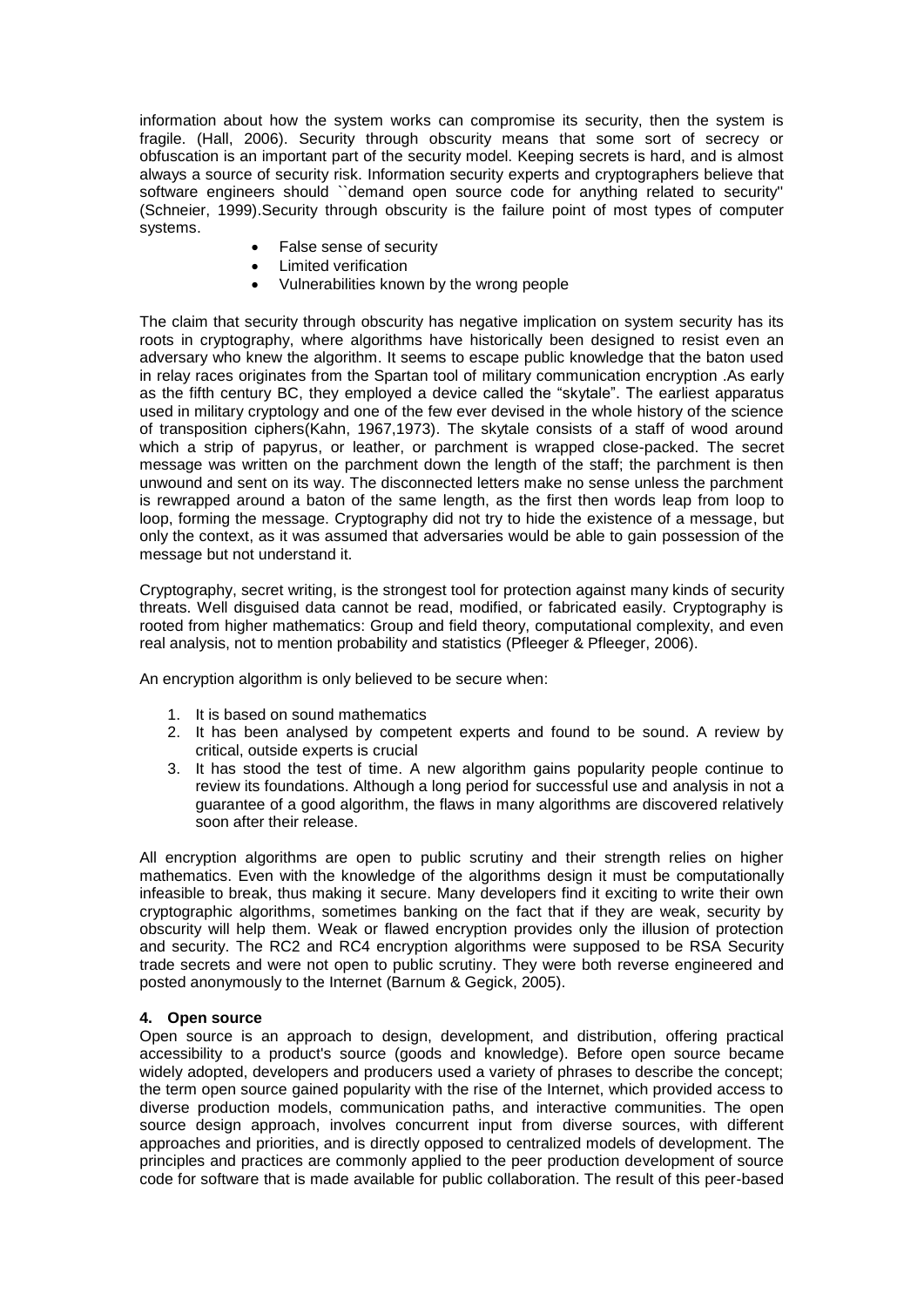collaboration is usually released as open-source software; however open source methods are increasingly being applied in other fields of interest.

Open source software (OSS) is defined as computer software for which the source code is freely available for review and scrutiny and is made available under a licence which conforms with the open source definition. OSS is viewed as having better quality higher reliability and more flexibility with additional benefits of being distributed for free. Proponents of open source software argue that due to the characteristic of open source, permitting peer review, massive parallel debugging leads to arguably securer code, than closed system software. This is often referred to as "Linus's Law":"Given enough eyeballs all bugs are shallow". The many eyeballs code review assertion has been criticized as for its effectiveness. Evidently success of an open source project is in accord with the characteristics of the project itself. Paraphrasing Raymond, (Raymond, 2001) "The best OSS projects are those that scratch the itch of the best coders". Additionally high profile projects have the potential to motivate a greater developer community as increasing programmers status is a core incentive.Linus's Law has been proven effective in some high profile open source projects. (Robbins, 2005) As opposed to traditional software design methods, open source design begins only with a vision of what the final product should be; requirement analysis is an ad hoc procedure (Joseph Feller, 2005). A prototype is rapidly put into the community for circulation and the creative process begins. Release Early, Release Often. Open source projects are not subject to the economic concerns or contractual agreements that turn releases into major events in traditional development. (Robbins, 2005)Additional requirements or features can come from any member of the community reviewing the product. A core group of respected developers can guide this process and review the proposals by other members of the community. Implementation and testing is often going on in parallel with system specification. Often there will be competing designs and implementations, at most one of which will be selected for inclusion in the oss project. The process lacks most of the crucial elements of traditional project management such as project plans, system level designs, schedules and defined processes .The parallel debugging and testing feature in open source software design is captivating. Changes or fixes to a bug are sent to the core design team through a preselected reporting channel. After a rigorous design process and approval of the updates, they are assigned to developers with specific details to be updated in each module. After changes are performed additional code inspections, feature tests, integration, system tests and finally release to the customer follow.

Vincent Rijmen, a developer of the winning Advanced Encryption Standard (AES), encryption algorithm, believes that the open source nature of Linux provides a superior vehicle to making security vulnerabilities easier to spot and fix, ``Not only because more people can look at it, but, more importantly, because the model forces people to write more clear code, and to adhere to standards. This in turn facilitates security review'' (Rijmen, 2000). In reference to Linus Law and to openness, it is believed that programmers involved in open source projects code carefully knowing that their code will be heavily commented and reviewed. Additionally commercial deadlines can impose pressures as deadlines approach that cause programmers to work less carefully.

Proponents of open systems often counter argue that additionally to friendly eyes reviewing software many hostile can find weaknesses and use them to their own advantage. Whitfield Diffie, the co-inventor of public-key cryptography, is chief security officer and senior staff engineer at Sun Microsystems. "As for the notion that open source's usefulness to opponents outweighs the advantages to users, that argument flies in the face of one of the most important principles in security: A secret that cannot be readily changed should be regarded as a vulnerability. If you depend on a secret for your security, what do you do when the secret is discovered? If it is easy to change, like a cryptographic key, you do so. If it's hard to change, like a cryptographic system or an operating system, you're stuck. You will be vulnerable until you invest the time and money to design another system. This has long been understood in cryptography, where the principle of openness was articulated as far back as the 1870s (though it took over a century to come to fruition)." (Whitfield Diffie, 1998)

Additionally it is often stated that the second point is that a few expert eyes are better than several random ones; a dedicated organization with responsibility for the software is a better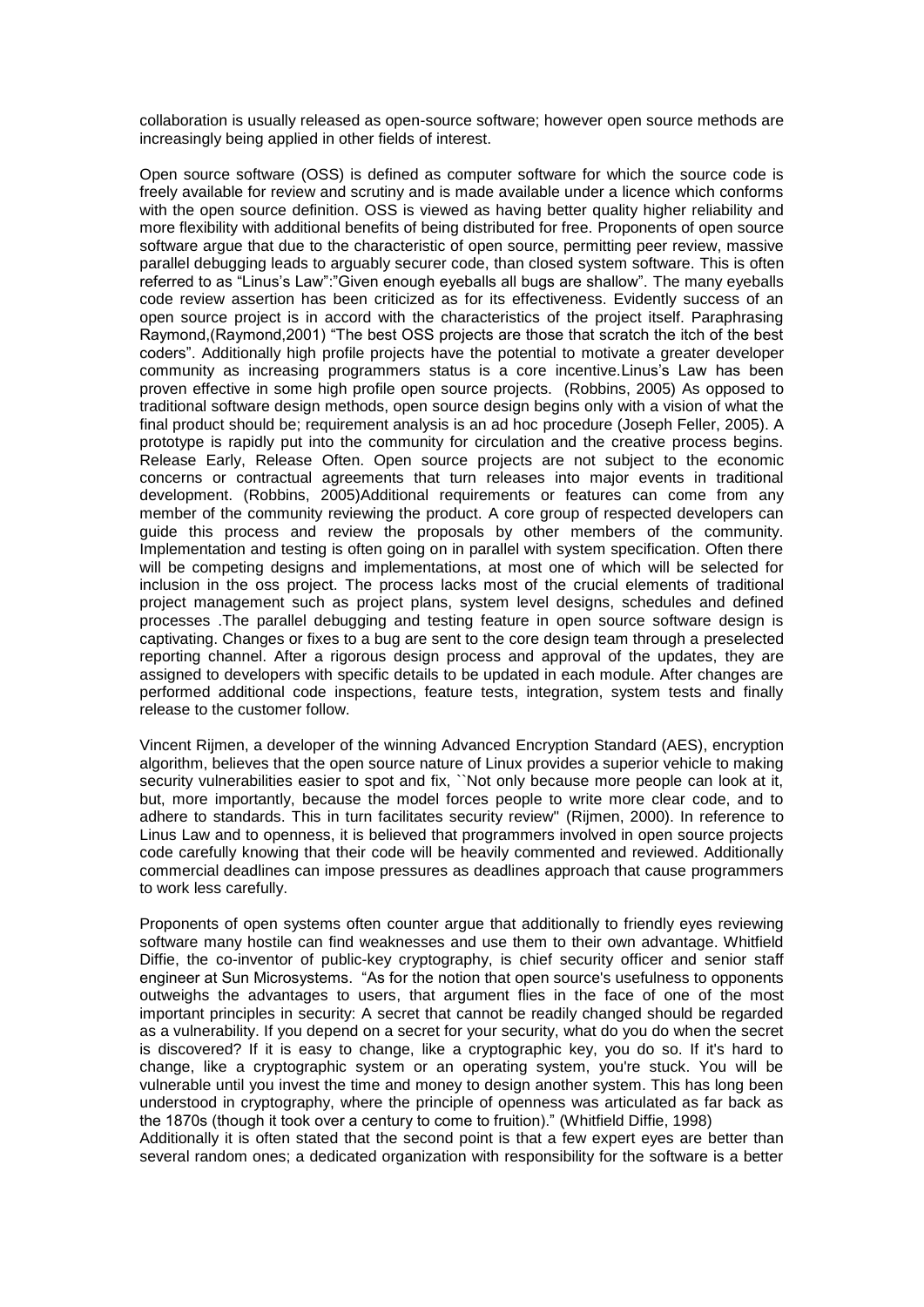custodian than the many eyes of the open-source community. An immense argument in favor of open source processes is their massive parallel debugging.

In particular, there seems to be an increasing tendency among the mass-market proprietary software developers to rush to market, whether the product is ready or not—in essence, letting the customers be the beta testers. Furthermore, efforts to reduce costs often seem to result in lowest-common-denominator products. Indeed, satisfying stringent requirements for security and reliability (for example) is generally not a goal that yields maximum profits. (Neumann, 2005)Then a straightforward economic analysis can in principle tell us the right time to roll out a product for beta testing. Alpha testers are more expensive, being paid a salary; as time goes on, they discover fewer bugs and so the cost per bug discovered climbs steadily. At some threshold, perhaps once bug removal starts to cost more than the damage that bugs could do in a beta release product, alpha testing stops. Beta testing is much cheaper; testers are not paid. (Anderson, Open and Closed System Are Equivalent, 2005) Typically, commercial software firms can ask users only to point at the problems: beta testers do not fix the bugs they just report them. It is also interesting to note that most commercial companies do not discourage their employees from working on open source projects. (Raymond, 2001)

Elias Levy, is the former moderator of one of the most popular security discussion groups – Bugtraq, Advocates derive their dogmatic faith in the implicit security of Open Source code from the concept of "peer review," a cornerstone of the scientific process in which published papers and theories are scrutinized by experts other than the authors. The more peers that review the work, the less likely it is that it will contains errors, and the more likely it is to become accepted. So does all this mean Open Source Software is no better than closed source software when it comes to security vulnerabilities? No. Open Source Software certainly does have the potential to be more secure than its closed source counterpart. But make no mistake; simply being open source is no guarantee of security. (Levy, 2000)

## **5. Transparent Elections-Threats/Attackers**

Electronic voting system security is crucial in maintaining the public's faith in democracy. A breach in security could introduce risk and deficiencies to the whole electoral process and to democracy itself. As the needs for security are increasing, it is evident that electronic voting systems need to be evaluated and thoroughly tested. There is a growing debate on whether these systems should be tested only in government approved specialized laboratories or whether they should be open, so that anyone could examine and critique on them (Moynihan, 2004) Additionally private corporations are standing by their belief that limited disclosure of source code for security reasons can only be the answer.

A system grabbing the media's attention and of grave importance as an electronic voting system attracts a wide spectrum of threats of vast importance. Attacks on an electronic voting system can be categorized according to motive; such are publicity attacks, profit attacks, terrorist attacks and attacks which are motivated by creating instability in current government/democracy, figure 1.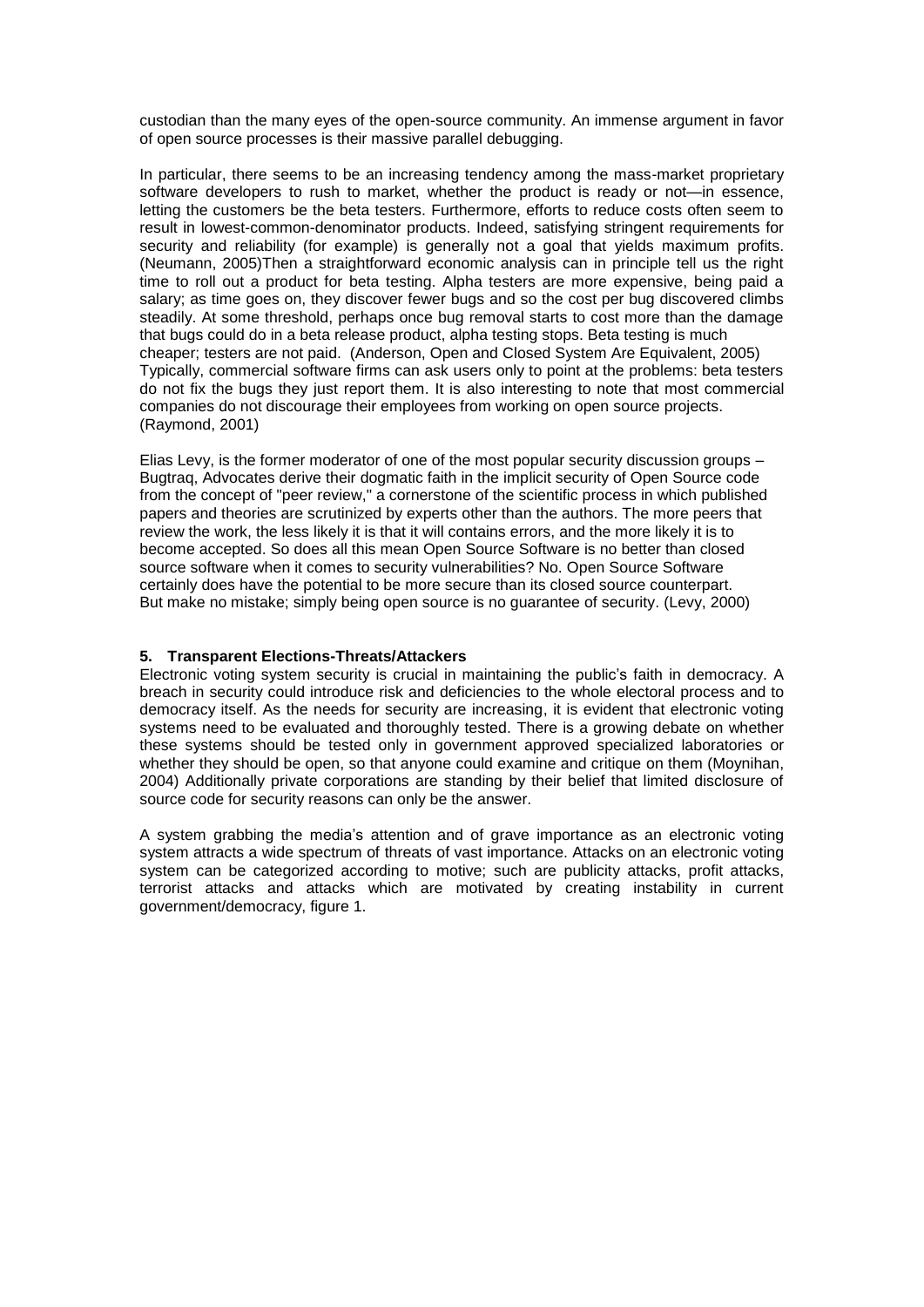

**Figure 1 Categorized Threats to e-Voting**

Pin pointing expected attacker's profiles confirms the importance of efficient security characteristics necessary for an information system of such scale.

E-Voting needs to be secured from the voters, election officials, programmers, technicians and system administrators (Jones, 2004). The threats posed could be internal e.g. the vendor, election officials. Or they could be external such as individuals, well funded agencies, states, parties, criminals, terrorists, many of whom cannot even be prosecuted (Jefferson, 2004) (Svensson, 2003) (A.Ballas, 2006)The motives of the attackers range from publicity (Mayniham, 2004), to foreign intelligence and terrorist acts (Philips, 2001),to governments manipulating the system for their benefit (Mercuri, 2004),figure 2.



**Figure 2 e-Voting attackers profiles**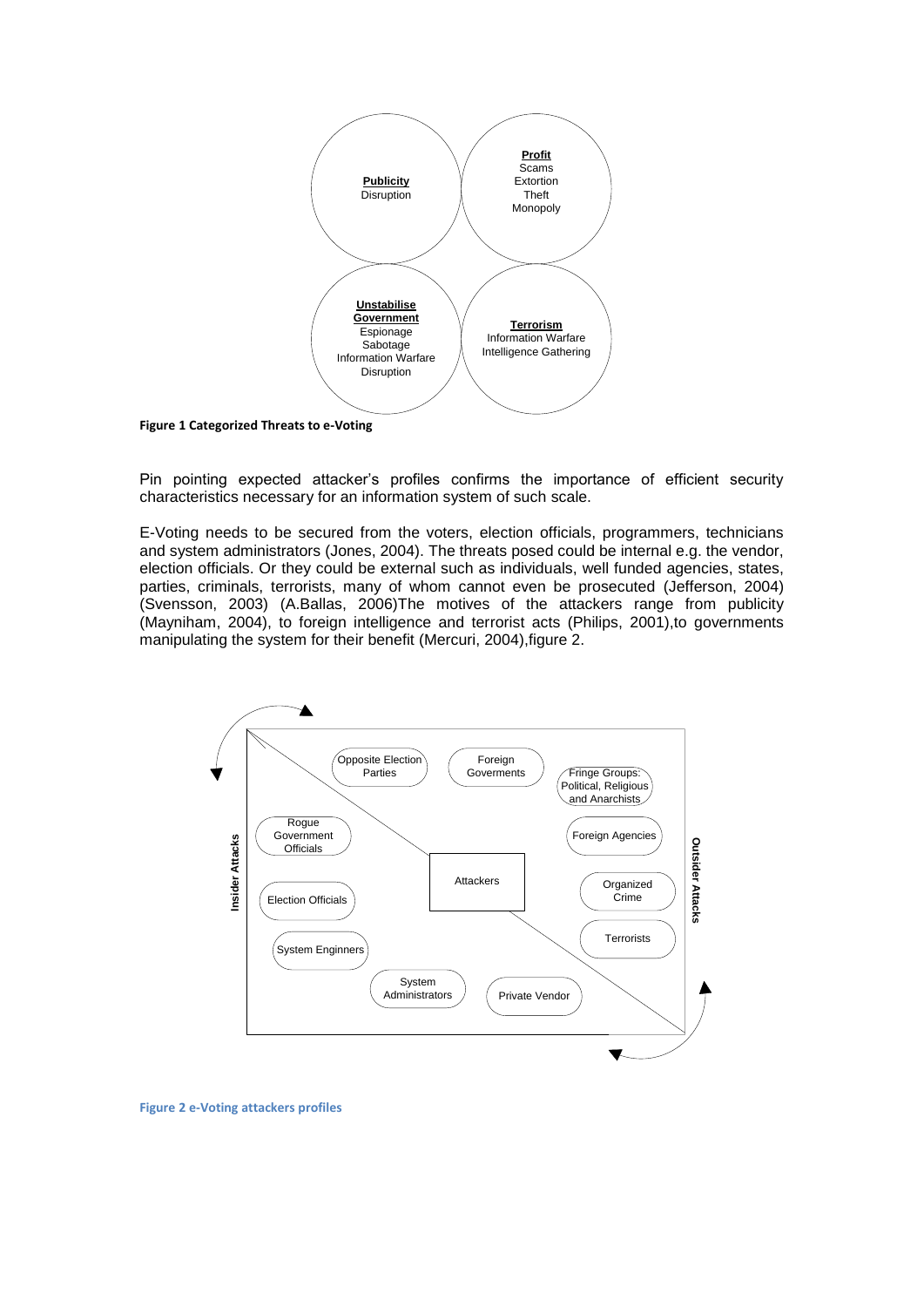It is evidently obvious that relying on keeping system source code and design secret against such attacker profiles is inapplicable protection. Insider attacks make obscurity an irrelevant security measure.

*It must be assumed that an attacker can obtain information about every system aspect - assume the attacker has access to all source code and all designs. Even if this is not true, it is trivially easy for an attacker to determine obscured information.* An example of such is that of the FBI spy Richard P. Hanssen who carried out the ultimate insider attack against U.S.classified networks for over 15 years. Hanssen was assigned to the FBI counterintelligence squad in 1985, around the same time he became a traitor to his country. Even the most secure networks are often amenable to insider attacks. Several studies show that the most common threat to companies is the insider attack, where a disgruntled employee abuses access. (Howard, 2002)

At any point an employee could consciously leave a backdoor to permit attacks on an electronic voting system. Backdoors, placed in software could be activated when a user tries to cast a vote, can invisibly monitor, or subvert the voting process. "The prevalence of socalled EasterEggs in many popular software packages demonstrates that this is a real possibility. (Easter Eggs are cute extras that a software developer adds to the application without authorization, for fun. One well-known example: Microsoft's Excel 97 spreadsheet application contains a full-fledged flight simulator, that can be launched using a secret sequence of keystrokes.)" (MIT, 2001).It is an undeniable fact the disclosed source code is the only protection to insider attacks of this nature.

Outsider attacks from well funded and organized threats, are equally as difficult to protect from, using obscurity, as insider attacks. Tools such as decompilers and disassemblers allow attackers to obtain sensitive information that may be stored in binary files. Also, inside attacks, which may be accidental or malicious, can lead to security exploits. Using real protection mechanisms to secure sensitive information should be the ultimate means of protecting your secrets. (Barnum & Gegick, 2005). Users don't want their personal data leaked. Keys must be kept secret to avoid eavesdropping and tampering. Many people make an implicit assumption that secrets in a binary are likely to stay secret, maybe because it seems very difficult to extract secrets from a binary. However keeping the "secrets" secret in a binary is incredibly difficult. One problem is that some attackers are surprisingly good at reverse engineering binaries.

Disclosing electronic voting software, firmware and hardware to public scrutiny is the single process of generating a trustworthy voting platform. Disclosed and open source software supports random access to the system by allowing a greater sphere of individuals the ability to scrutinize the detailed workings of a voting system. In the case of publicly available source, this access is available to all members of the public. Openness is necessary for the processes of trial and the elimination of error (Kantrowitz, The Weapon of Openness, 1992).It is important to clarify that open source software is not the same as disclosed source software. Vendors can continue to use traditional software development processes and subsequently disclose the resulting source code, without any need to adopt any of the other distinguishing features of open source software. Source code disclosure policies, licensing terms, and software development processes are three separate matters, and while open source software takes a particular stance on all three topics, it is source code disclosure that matters most to elections (Hall, 2006).

Trust in electronic voting system is a crucial factor; as a threat to the trust in electronic elections can pose a threat to the trust in our electoral processes and evidently our state of governance. Security through transparent operations is the only guarantee that can maintain trust in a system. Election security has to be viewed as a component of national security, since the very legitimacy of democratic government depends on elections that are fair, open, trustworthy, and seen to be so (MIT Serve, 2001). Electronic Voting requires a higher level of security than e-commerce, "e-commerce grade security is not good enough for public elections". Trust in an e-commerce environment is based on the belief that in the event that the system should fail there are policies and guarantees in place to protect the customer. Ultimately the customer puts his trust in the commerce organization in belief that if something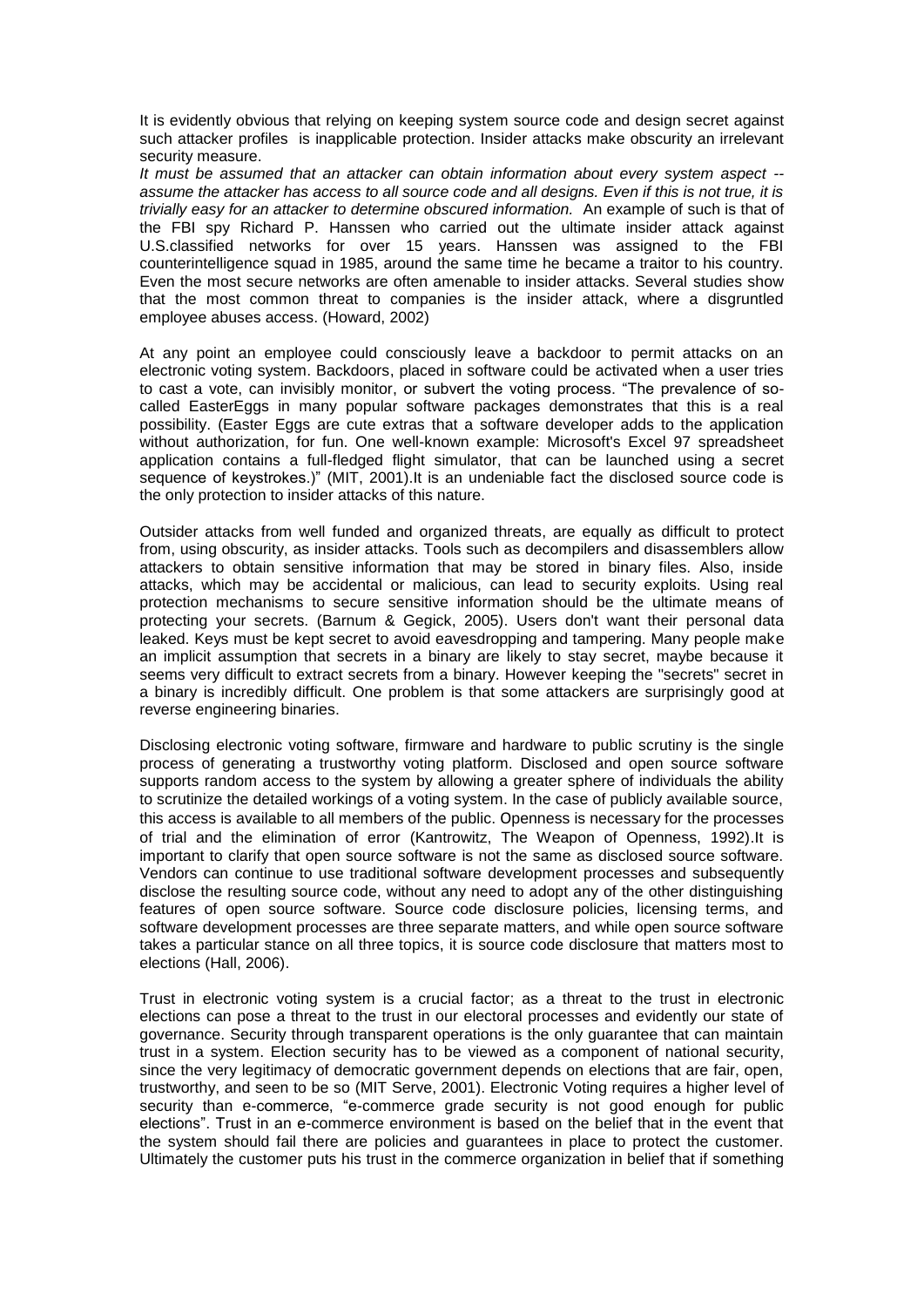goes wrong an honest corporation will have the moral will to do right, such is the example of trust in banking information systems

Evidently a customer puts his trust in the Bank and not the banks IS having the knowledge that in the worst case scenario he will be able to verify the mishappenings in an alternative method(visiting the local bank) and policies are at hand to protect him.

In a commercial setting, people can detect most errors and fraud by cross-checking bills, statements, and receipts; and when a problem is detected, it is possible to recover (at least partially) through refunds, insurance, tax deductions, or legal action. In contrast, voting systems must not provide receipts, because they would violate anonymity and would enable vote buying and vote coercion or intimidation. Yet, even though a voting system cannot issue receipts indicating how people voted, it is still vital for the system to be transparent enough that each voter has confidence that his or her individual vote is properly captured and counted, and more generally, that everyone else's is also.

Evidently for electronic voting to profit from all benefits of disclosing system software, it will have to incorporate features of the open source design process. A hybrid solution of open source design process involving a core guidance team leading the project and a supporting community are necessary. High reliability theory advocates that building a highly reliable system requires high levels of technical competence acquired through an environment that rewards error reporting and promotes continuous system improvement such as the reporting procedures implemented in open source design process (Moynihan, 2004).

The open source method could potentially lead to a more robust product. The term robust here is used in Neumann's sense—that is, an intentionally inclusive term embracing meaningful security, reliability, availability,and system survivability in the face of a wide and realistic range of potential adversities (Neumann 1999), (Krishnamurthy, 2005)

Using an open source design process to designing electronic voting systems will evidently lead to (Hall, 2006) (Joseph Feller, 2005) (Pfleeger & Pfleeger, 2006) (Howard, 2002):

- **Securer System**. Will evidently lead to a securer system due to mass parallel testing debugging and monitoring.
- **Less Complex & Higher Quality**. Complex design is never easy to understand, and is therefore more likely to include subtle problems that will be missed during analysis. Complex code tends to be harder to maintain as well. And most importantly, complex software tends to be far buggier.
- **Transparency**. Clear and complex free source code publicly available promotes transparency. Historically, one of the abiding principles of election administration has been that the best way to demonstrate that the election is honest is by inviting public scrutiny and being open and transparent about all aspects of the election.
- **Usability**. A not so obvious point of simplicity is usability.
- **Accountability**. Design and test teams can be held accountable for not performing duties.
- **Evaluation**. Source code disclosure would enable independent analysis of voting software.
- **Promote Interoperability**. Source code disclosure would eliminate one barrier to interoperability between equipment from different vendors, potentially enhancing competition between vendors
- **Increased Accuracy**. An efficiently and effectively operating system will operate as expected introducing increased accuracy into the electoral results.

#### **6. Conclusion**

In the authors opinion, evidently for electronic voting systems to be widely accepted, source code, firmware and hardware must be disclosed to public scrutiny. To gain the additional benefits of open source we support the notion that a hybrid open source design approach should be followed during the design, implementation, testing and monitoring of electronic voting systems. Additionally it is important to understand that an information system as vital as electronic voting needs to be thoroughly tested before widespread use. Such a system needs to be used in low risk elections (university student elections) before been adopted for high risk elections, as fixes to errors/bugs may not be patched in one cycle. Zero-day attacks occur when a vulnerability window exists between the time a threat is released and the time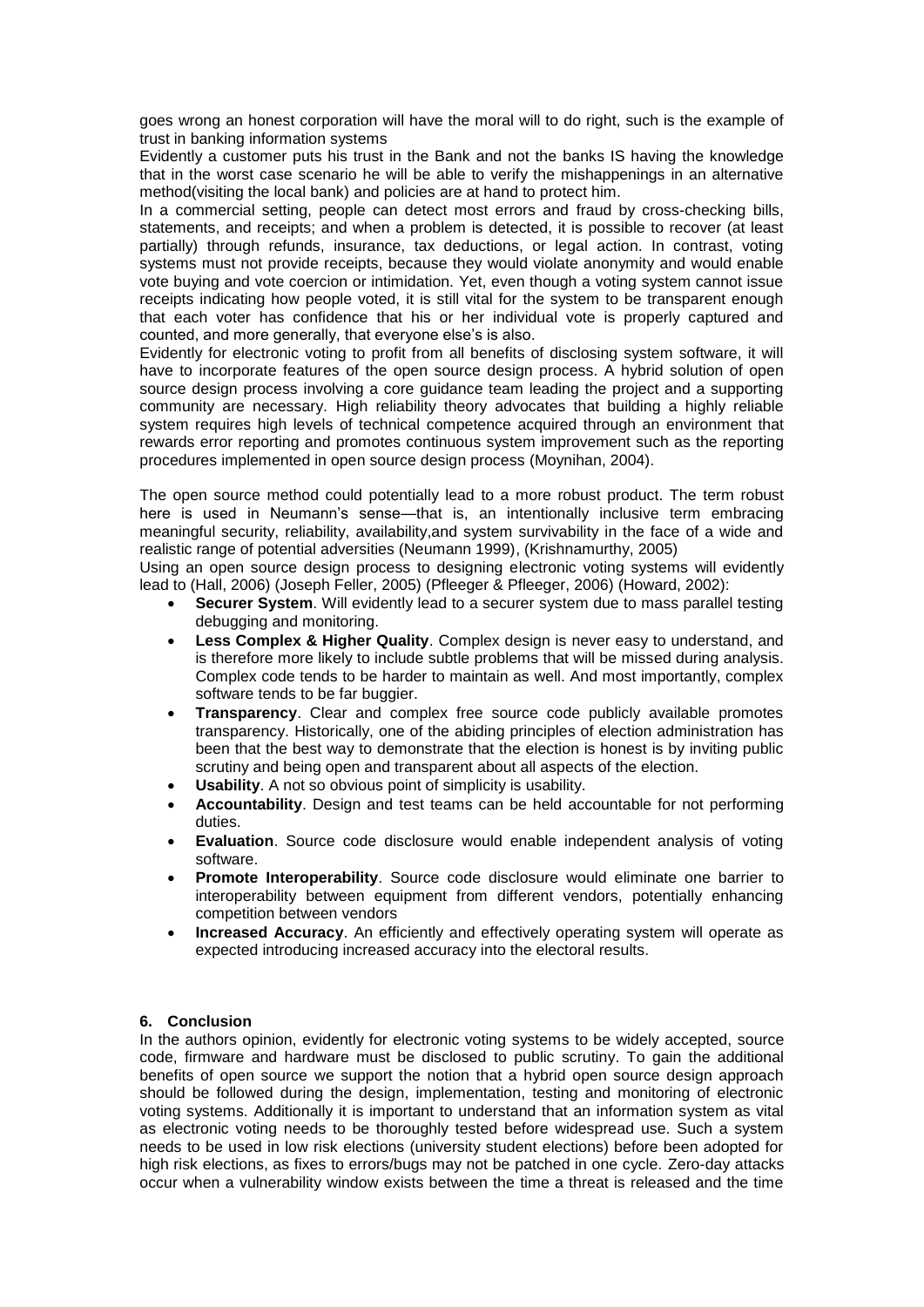security vendors release patches. A relevant time window must be given to design team to patch software taking into account that patches may be provided in the next election cycle. It is crucial that resolutions on these matters are rapidly decided before trust is lost in electronic voting system.

Selections about electronic voting software elements and characteristics will continue to remain a hot issue and essential decisions are necessary a priori to the deployment of any information system. The dissemination of source code is exceedingly beneficial, but not a panacea for all information technology security concerns. Multiple development models have to be evaluated and tested in numerous conditions to lead to a successfully deployed solution as currently there is no definitive evidence backing either claim. Advocates of closed system software often claim that the influx of changes, rapid release of software and introduction of new features and invariably flaws will continuously feed a vicious cycle of attack and countermeasure. Although the existence of successful OSS processes may be proof that high quality and widely deployed software can be achieved by implementing OSS development methods the exact means by which this has happened, and the prospects for repeating OSS successes, are frequently debated. It is necessary for us to take a holistic and system view of the software to make crucial choices on the architecture and design of electronic voting systems.

## **7. References**

A.Ballas. (2006). E-Voting: The Security Perspective. London School of Economics.

Anderson, R. (2005). Open and Closed System Are Equivalent. B. F. Joseph Feller, *Perspectives on Free and Open Source Software* (σ. 133). London: MIT Press.

Barnum, S., & Gegick, M. (2005). Never Assuming that Your Secrets Are Safe. Cigital, Inc. Broneer, O. (1938). Hesperia.

Buchsbaum, T. M. (2004). E-Voting: International Developments and Lessons Learnt. Electronic Voting in Europe Technology, Law, Politics and Society.

Council of Europe-Commitee of Ministers. (2004). Recommendation Rec(2004)11 of the Commitee of Ministers to the member states on legal, operational, and technical standards for e-voting. 898th meeting of the minsters Deputies.

Hall, J. L. (2006). Transparency and Access to Source Code in Electronic Voting. USENIX/ACCURATE Electronic Voting Technology (EVT'06) Workshop.

Hissam, C. B. (2005). Making Lightning Strike Twice. In B. F. Joseph Feller, *Perspectives on* 

*Free and Open Source Software* (p. 143). London: The MIT Press.

Howard, M. &. (2002). Writing Secure Code. Microsoft Press.

Jefferson, D. A. (2004). Analyzing internet voting security. Communications of the ACM 47, (pp. 57-64).

Jones, D. W. (2004). Auditing elections. Communications of the ACM 47.

Joseph Feller, B. F. (2005). Perspectives on Free and Open Source Software. MIT Press.

Kantrowitz, A. (1989). The Weapon of Openness . Foresight Background No. 4, Rev. 0 .

Kantrowitz, A. (1992). The Weapon of Openness. Στο C. a. Lewis, Nanotechnology Research and Perspectives (pp. 303-311.). Cambridge: MIT Press.

Kerckhoffs, A. (1883, Jan.-Feb). La cryptographie militaire. Journal des sciences militaires .

Krishnamurthy, S. (2005). An Analysis of Open Source Business Models. P. o. Software, *Joseph Feller, Brian Fitzgerald, Scott A. Hissam, Karim R. Lakhani* (p. 279). London: MIT Press.

Levy, E. (2000, 4 17). Wide Open Source;Is Open Source really more secure than closed? Elias Levy says there's a little security in obscurity. . SecurityFocus .

Macintosh, A. (2003). Working Group 4 to the European Commission. Ανάκτηση 03 05, 2004, από http://www.eu-forum.org/summit/docs/WG4e-democracy-FINAL%20RESULTS.doc Madison, J. l. (1822, August 4).

Mercuri, R. T. (2004). The code of elections. Communications of the ACM 47(10), (pp. 53-57). MIT, C. (2001). Voting: What Is, What Could Be, Report of the CalTech MIT Voting Technology Project.

Mohen, J. a. (2001). The case for Internet voting. Communications of the ACM 44, (pp. 72- 85).